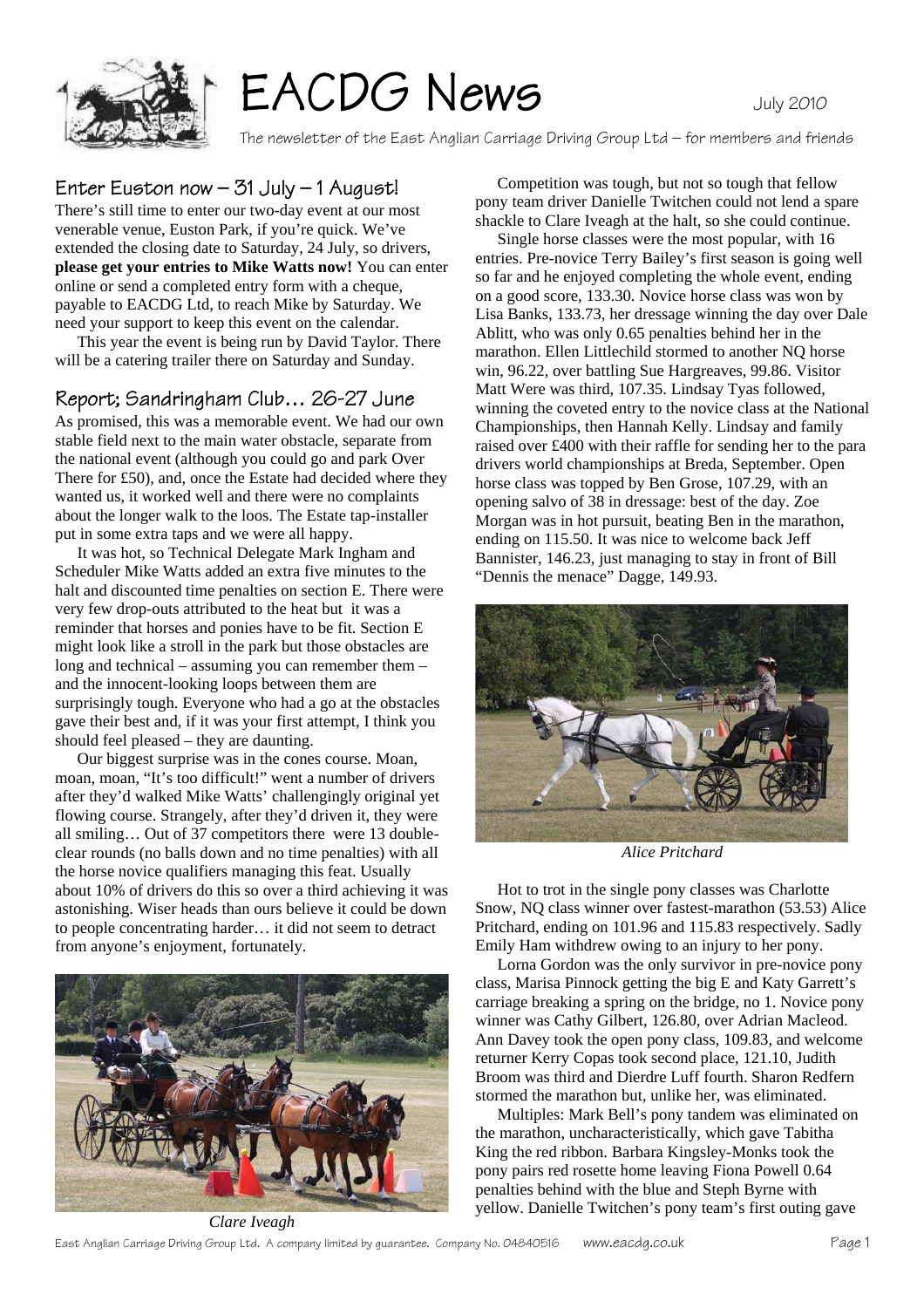them a win over Clare Iveagh. Janet Sycamore's miniature Shetlands want to compete against some friends. Come on, littlies – get out there! Janet had her work cut out as she also provided and organised the refreshments and lunches for the judges and stewards over the weekend.

 "Thank you" to all our magnificent stewards, thoughtful judges and good-hearted stewards – and everyone who helped at the event in any capacity: to put up stuff, take down stuff and pack away stuff, too. Your committee really appreciates your efforts: we can't do it without you. (Competitors, don't be shy: please ask if there's anything that needs doing whenever you can? It all helps…)

 The scores were out quickly, thanks to Annette Bond with help from Mike – and I scooted round after the last driver to get the scores in. Christopher Bond provided the box in which to put the computer: when it's very sunny, it's impossible to read the screen, which slows things down.

 We had a good-humoured gathering for the presentation of rosettes and everyone left their stable areas clean and tidy so we are hopeful that we will be invited back next year.

See the EACDG yearbook or view the Events page on our website for schedules, full results and more details. You can enter online or send a postal form – download from the website or please call Mike if you have problems. Start times, obstacle and cones maps are posted on the forum in the week before the event. If you want these posted to you, please send Mike a sae with your entry.

#### Report: Elveden Ecstasy… 22-23 May



*Bev Page* 

"Yummy hog-roast" might be one of the answers you'd get when you asked anyone who went to Elveden what they enjoyed most. Those who went primarily for the horse driving were equally fulfilled, enjoying a rare warm weekend, good class sizes and a well-stewarded course.

 A group of us had gone there a week before to design the course and obstacles and Clare Iveagh and her team helped with planning routes, clearing obstacles and stumps, obstacle decorations, putting up signs and doing lots of other essential tasks. Deano Smith of CRS Carriages and Frances and Ian Collings of Jack-in-a-box brought their trade stands and supported the event with prizes, Frances taking part, too.

 Arena 1 was behind Elveden Hall, among the cedar trees, and arena 2 was in the park next to the practice arena and near the cones course, which was on an interesting slope. There was one new big-bale obstacle next to the stable field and the water obstacle had an exciting new

"canyon" extension. Last year I thought Elveden was one of the best venues I've been to – and now it's even better!

 I'd invited our neighbours to watch and they arrived just as I was about to drive the cones course. They'd never been to anything like this before and they enjoyed seeing us and many others for a couple of hours before indulging in an elegant lunch and a shopping opportunity in Elveden. They have been telling everyone in our village about it. Why not invite your neighbours and friends to come along and watch you? It's free, exciting and unusual entertainment for all the family. We need to promote our sport and it's always more interesting to watch when you know someone taking part. (A recent football tournament might support my case?) Yes, we might even recruit more stewards eventually *(subtle?)* 



*Top, Andrew Williams; Liz Harcombe disappears into the new Elveden Grand Canyon;Wendy Wadsworth* 

 Saturday night: after Mark Ingham's technical briefing on the lawn outside the Hall there were 11 bottles of champagne for the class dressage winners, generously donated by Lord and Lady Iveagh. The twelfth winner, Charlotte Snow, won a £30 voucher kindly given by Deano Smith of CRS Carriages. Lord and Lady Iveagh also hosted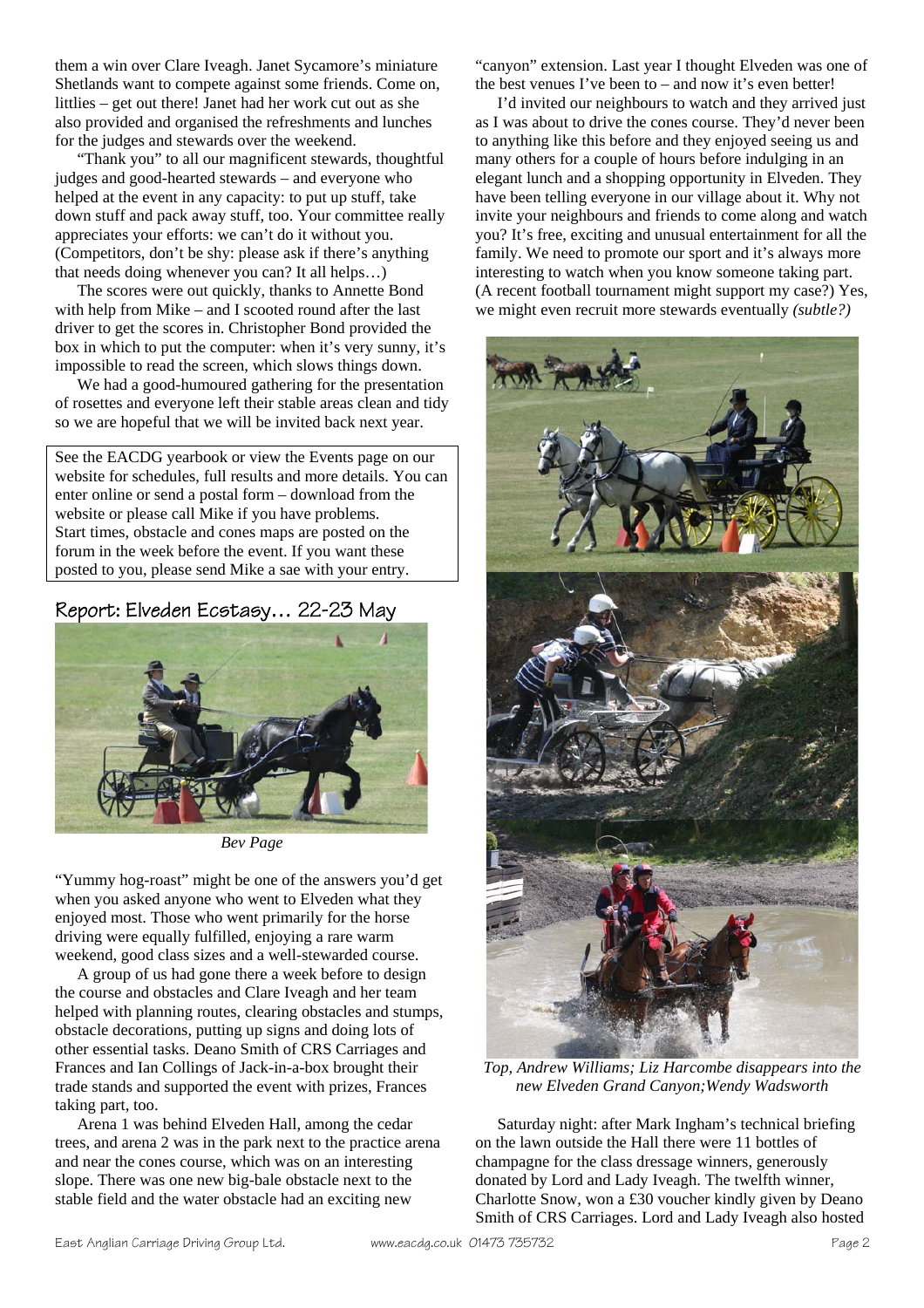a most enjoyable Pimm's reception, followed by the hogroast, which was delicious, with a choice of meals for vegetarians and plenty of puddings to follow. On Sunday each steward took home a bottle of Elveden Estate wine, too, as well as enjoying a sandwich lunch from the Elveden restaurant. Our final presentation was a tad delayed owing to the difficulty of the scorer seeing the computer screen on a sunny day in a white tent with lots of people asking, "Are the scores up yet?" every few minutes – lesson learned, we will dig a cool dark secret bunker for the scorer, Annette Bond, next time. TD Harry Luff worked hard on and off the course all weekend. Janet Sycamore organised the food and refreshments for judges and stewards including a lovely lunch on Saturday in the elegant surroundings of the Hall.

 It's such a delight to compete at Elveden that the enthusiasm of our hosts takes the whole experience to new heights. I think everyone went home happy.

*Full results on www.eacdg.co.uk. Photos thanks to Andrew Durrell, 07760 182077, and Mike Watts, www.mikewatts.com* 

| Your committee 2010                                          |                                  |
|--------------------------------------------------------------|----------------------------------|
| President                                                    | Guy Stainton 01787 370681        |
|                                                              | guy@carriages37.fsnet.co.uk      |
| Chairman                                                     | David Taylor 07771 902027        |
|                                                              | carriagehouse@btinternet.com     |
| Treasurer                                                    | Jacqui Clarke 01702 510077       |
|                                                              | jacqui_12@btinternet.com         |
| Secretary, Newsletter                                        | Fiona Powell 01473 735732        |
|                                                              | fiona@eacdg.co.uk                |
| Website, Entries &                                           | Mike Watts 01473 735050          |
| Membership                                                   | mikew@eacdg.co.uk                |
|                                                              | Ivy Cottage, Boot Street,        |
|                                                              | Great Bealings, Woodbridge,      |
|                                                              | <b>IP13 6PB</b>                  |
| Committee                                                    | Zoe Morgan 07770 944868          |
|                                                              | wbrcarriages@aol.com             |
|                                                              | Tony Clarke 01702 510077         |
| <b>Small Ponies</b>                                          | Janet Sycamore 01284 828828      |
|                                                              | home@npsycamore.co.uk            |
| Volunteer Co-ordinator                                       | Hilary Ray 01206 251339 or 07795 |
|                                                              | 148199 hilary_ray@hotmail.co.uk  |
| Safety Officer 2010                                          | <b>TRA</b>                       |
| If you wish to correspond with the committee, please         |                                  |
| address your message to the Secretary in the first instance. |                                  |

*Please send any item for publication in the newsletter to Fiona Powell, Secretary, who produces the newsletter on behalf of the committee and club.* 

*No responsibility is taken by the EACDG Ltd or by any individual for any product, service or animal advertised in this newsletter or on the website, nor for the results or effects of following any advice or ideas published.* 

*Don't know the rules? Get the 2010 BHDTA rule book for £10 plus £2.95 p&p – and read it! www.horsedrivingtrials.co.uk, or call 0845 643 2116: write to BHDTA, East Overhill, Stewarton, Kilmarnock, KA3 5JT* 

*Newsletter sponsored by Inharness magazine. Thank you also to Elveden Estates, Jack-in-a-box, CRS Carriages and Ashfields Carriage Equipment - www.inharness.co.uk, www.elveden.com, www.jackinaboxcarriagedriving.co.uk, www.crs-carriages.co.uk, www.ashfieldcarriageequipment.com* 

East Anglian Carriage Driving Group Ltd. www.eacdg.co.uk 01473 735732 Page 3

#### Reminders:

*(These reminders of the rules are not aimed at any individual but are intended to help everyone avoid unnecessary penalties!)* 

**Presentation:** Don't chew gum (driver and groom). Keep your knees together...

**Dressage:** You'll be eliminated if your track width (rear) wheels at ground level) is under 138cms (ponies/singles). Pre-novices get 50 penalties only.

**Cones:** Halt and salute the arena stewards and judge(s) at the start before you begin. Wait for the signal before you start and start within 60 seconds.

When you have finished, you can ask what your time was and how many cones you knocked down – if any. Check this against your score when it is published and ask the TD if you have a query. The stewards may be able to tell you the time allowed for your class, too.

**The marathon:** Your groom should wear the two large numbers on his/her bib, front and back. Don't put the numbers on the carriage.

Section E: If you go off the marked track, you could get penalties. Compulsory flags and arrows are there for your safety as well as to keep you on the correctly measured route. Way-markers – arrows and kilometre markers – should always be to your right.

Obstacles - check that you know where the start and finish flags are, and that you know which direction you go through them. A useful tip is to walk a few dozen metres towards the start flags and then walk through the finish until you see an arrow.

You can walk and/or trot in the last 500m – but don't zigzag or halt.

#### Your club needs you! What can you do ?

It takes several days' work to organise an event and a large team of people work hard "on the day". Because our events are popular, we need more people to help behind the scenes if your event organisers are to survive to the end of this season. Firstly of course we need competitors, so we aren't asking anyone not to compete – but could you help at an event? Things like – putting up (and taking down) the tent,

the signs inside and outside the venue; taking lunch and refreshments round to the stewards on Saturday and Sunday; helping to put together the dressage paperwork, checking clocks, radios, diagrams, flags… all need to be done but in themselves they aren't big jobs. There are lots of small tasks which don't take much time but which we need a reliable, responsible person to do. Score collecting is very important, as is writing for the dressage and presentation judges, but some of these jobs can be shared, it just needs a bit of teamwork – it can be fun and there are useful opportunities to learn, too.

 If a few more people would help at events, especially with the clearing up after dresasge and cones and at the end, it would make a big difference to the organisers. Please think about what you can do and get in touch with the event organiser before or at the event or we may have to run fewer events next season!